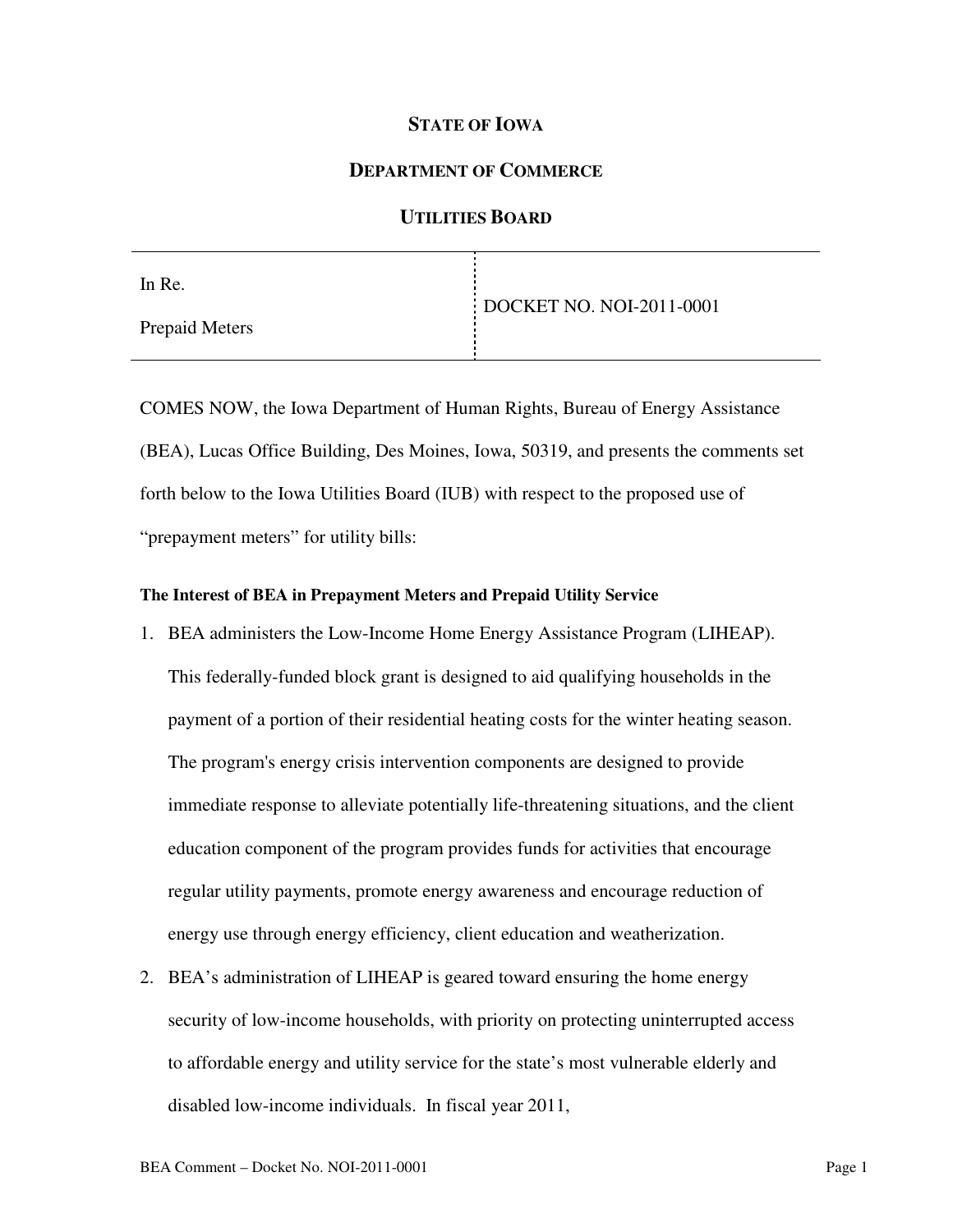- 95,018 Iowa households (229,738 individuals) received heating assistance benefits to assist with a portion of their heating costs
- The average statewide heating assistance benefit was approximately \$560
- 28.2% of households assisted by LIHEAP have an elderly household member
- 93.3% of households assisted by the Low-Income Home Energy Assistance Program are NOT on welfare, Temporary Assistance for Needy Families (TANF)
- 45.9% of households assisted by LIHEAP have a disabled member
- 24.9% of households assisted by LIHEAP have a child less than 6 years of age
- 60.0% of LIHEAP households are below 100% of federal poverty guidelines
- 70.6% heat with natural gas; 10.2% heat with liquid propane gas; 17.8% heat with electricity; 0.7% heat with fuel oil: 0.3% heat with wood/coal/other
- 69.9% live in single family homes; 30.1% live in

duplexes/apartments/mobile homes.

# **General Comments Regarding Prepayment Meters and Prepaid Utility Service**

3. Natural gas and electric utilities in several states have sought to replace traditional credit-based service to some residential customers with prepaid service delivered through prepayment meters or digital meters with remote disconnection capabilities. Prepaid service, as the name implies, requires customers to pay in advance for their service, with prepaid account balances decreasing as service is delivered. In most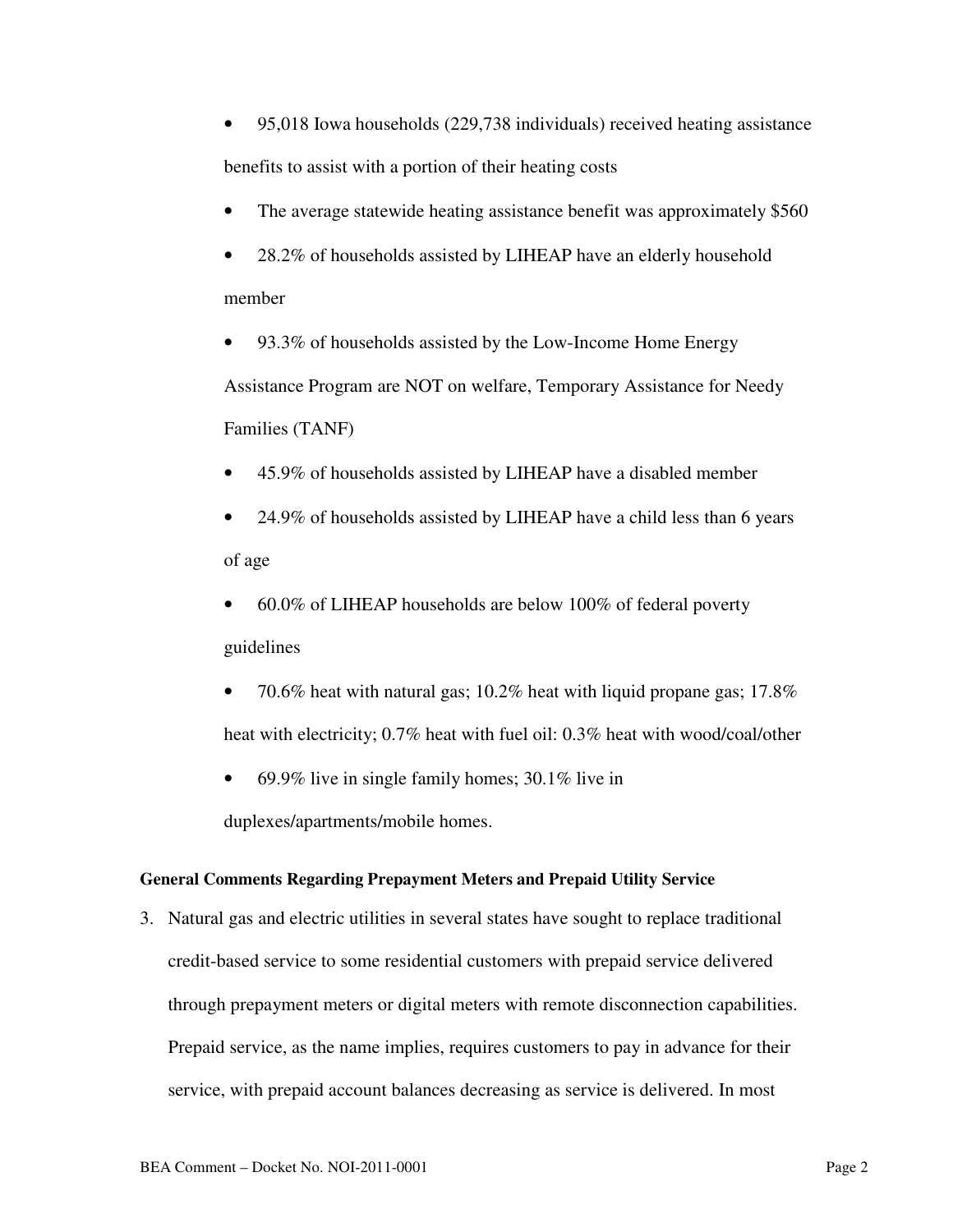instances where prepaid service is delivered, service is automatically suspended when account balances are depleted and before the customer accrues any arrearage. As such, from the utility company perspective, prepayment may be viewed as the ultimate arrearage reduction and elimination tool.

- 4. In the U.S., implementation of prepaid utility service is concentrated in service territories served by publicly-owned utility systems that are not subject to full regulatory jurisdiction of state utility regulatory commissions. Salt River Project in Arizona and Oklahoma Electric Cooperative deliver large-scale prepayment programs. In Texas, prepaid service delivered through two-way communication, advanced meters is delivered by at least ten Retail Electric Providers in a largely deregulated retail electricity market.
- 5. New prepayment proposals by investor-owned or privately-held utilities have come in the states of Arizona, Oklahoma, Florida, Mississippi, Louisiana and Arkansas. It should be noted that most existing programs as well as proposed new programs are delivered or are being made in the context of a relatively weak regulatory consumer protection and oversight. Iowa's utility consumer protections, particularly those associated with delivery of deferred payment agreements, are stronger than those of states where prepayment is delivered or currently proposed.
- 6. Prepaid service proposals that are subject to jurisdictional authority of state utility regulators usually must include a petition for permission to bypass, modify, or eliminate consumer protections regarding service disconnection notifications and timelines. Protections that require companies to offer a reasonable payment agreement as an alternative to service disconnection must also be bypassed by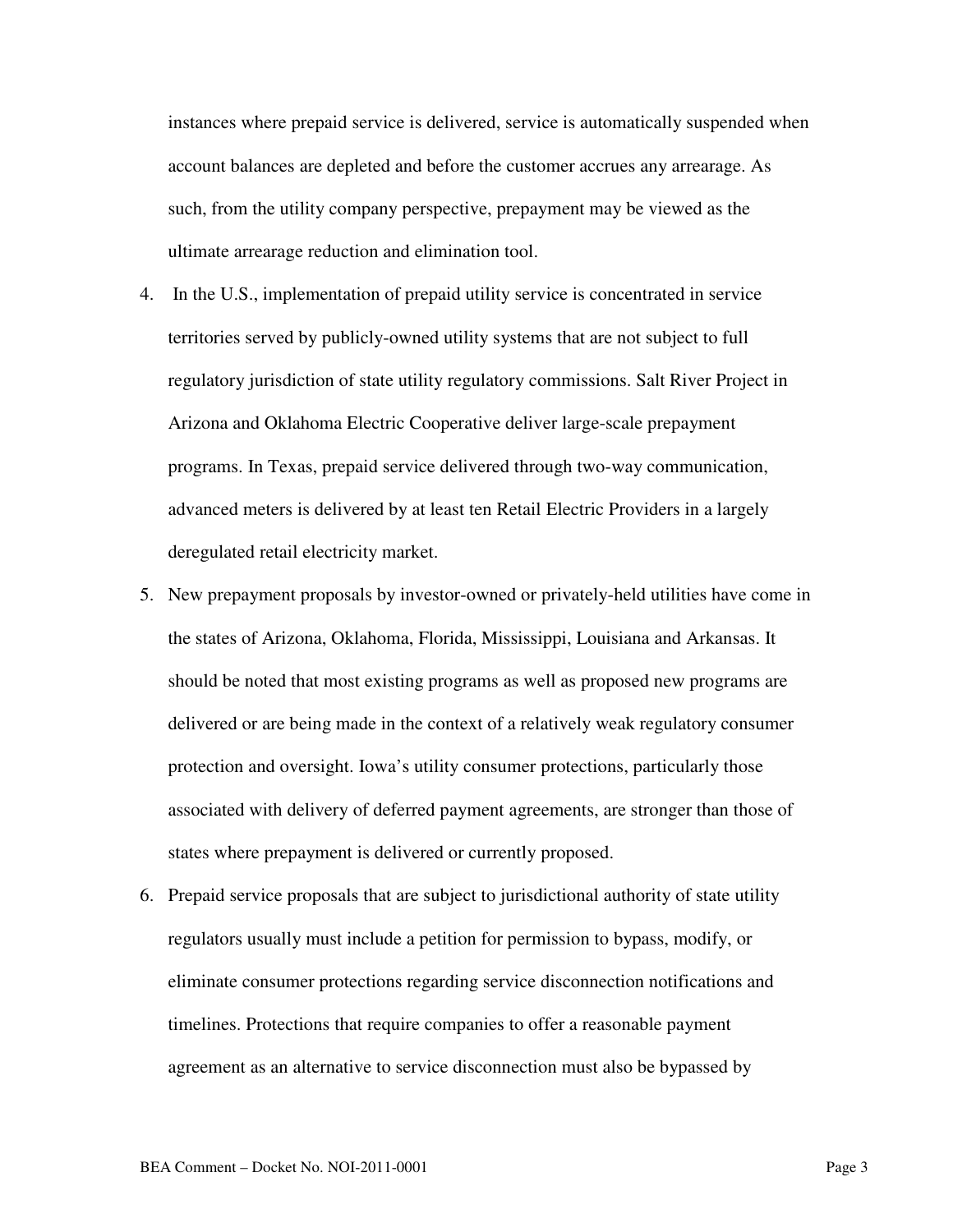prepayment proponents. Such protections, adopted in various forms by regulators in every state in the U.S., reflect the fact that electric and natural gas services are uniquely necessary to the health and safety of consumers. Proponents of prepaid service in Iowa have sought legislation to work around these important consumer regulations by defining a remote disconnection of service as a 'voluntary termination'. Prepayment should never undermine the consumer protection framework that has developed over many decades.

- 7. Companies implementing prepaid service using advanced meters or prepayment meters have little or no incentive to negotiate effective, reasonable payment agreements and to implement programs to assist low income and moderate income consumers with costly utility bills. Such solutions help low- and moderate-income customers pay utility bills in a timely manner while staying connected to utilities that provide essential heat, air conditioning, refrigeration and lighting.
- 8. As described more fully below, experience in the United States and United Kingdom demonstrates that prepaid metering and billing is generally targeted toward low or moderate income customers that are facing service disconnections for nonpayment. Prepayment results in frequent service disconnections or interruptions, and it is often delivered at a higher rate than traditional credit-based service. In general, prepaid service is offered to customers on what is technically a voluntary basis. However, for a customer facing imminent loss of essential service – often with devastating consequences – there may be willingness to forego consumer protections and access to a reasonable payment agreement to retain service in the short term.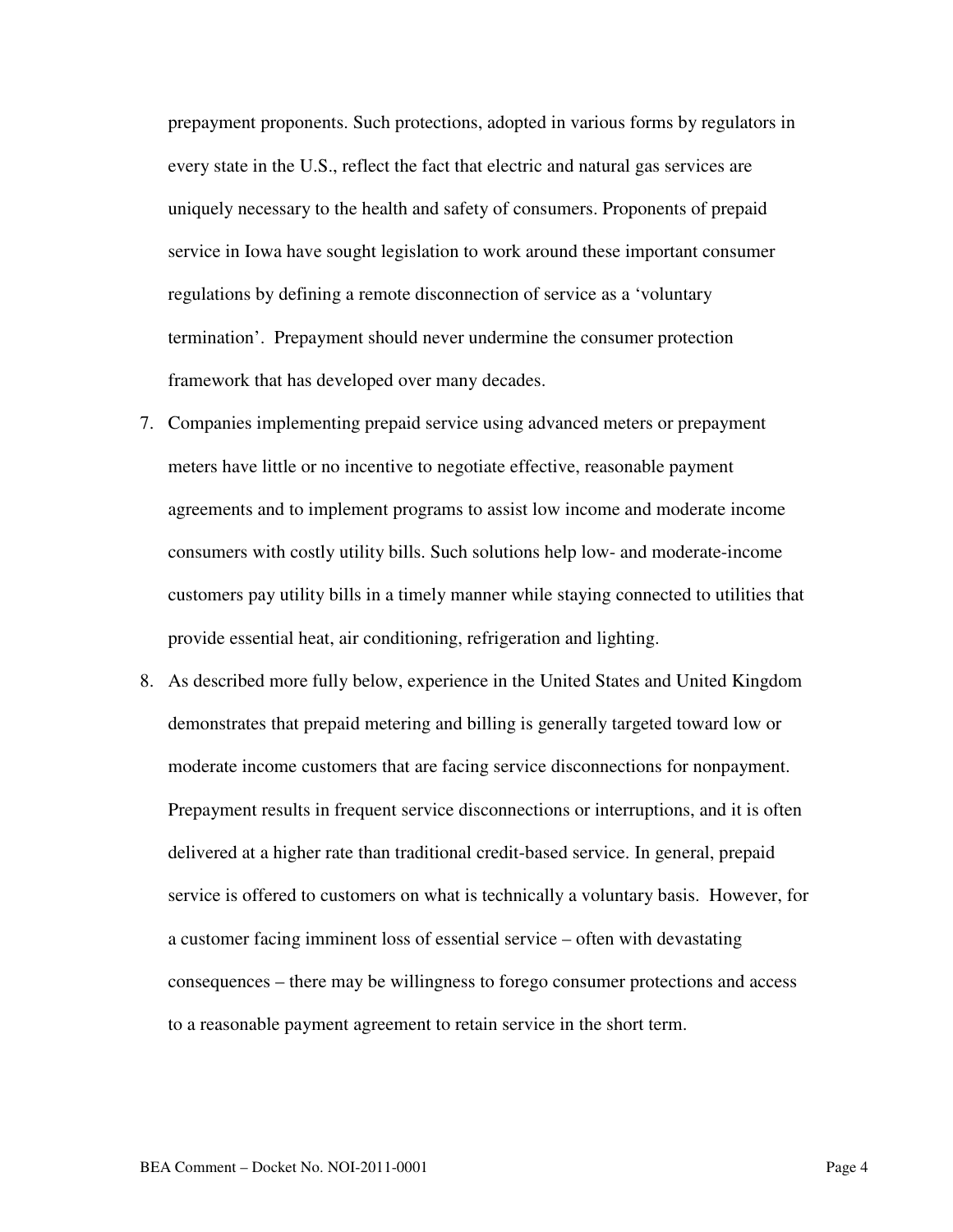- 9. Increased remote service disconnections of gas and electric service that come with implementation of prepaid service threaten the health and safety of customers. Particularly vulnerable groups include the elderly, disabled, and low-income families with children. It is well-documented that unwelcome disconnection of natural gas or electricity service sometimes causes house fires or extreme temperatures, which can result in illness and death. Implementing prepaid utility service and the subsequent increased rates of remote service disconnection, increases the risk that such tragedies will occur.
- 10. Utility companies reap substantial benefits from placing lower-income customers on prepaid service, some coming with added health and safety risk to vulnerable customers and at the expense of the ideal of universal access to basic utility service. With prepayment, utilities may reduce or eliminate paper billing and notification of impending service loss. In addition, customer arrears are eliminated or dramatically reduced. Similarly, risk associated with the write-off of uncollectible accounts is eliminated. Prepayment allows companies to dramatically reduce short-term capital costs including those associated with carrying arrears, credit and collection costs associated with billing and notification of disconnection, and costs associated with customer service representatives and call centers. In short, with prepayment the costs and challenges associated with low-income payment difficulties are no longer the legal concern of the utility company; they rest solely with the low-income customer.

#### **Prepayment Meter Experience in the U.S. – Salt River Project**

11. Salt River Project (SRP), Arizona's second largest electric utility and the third largest municipally owned utility in the United States, operates the SRP M-Power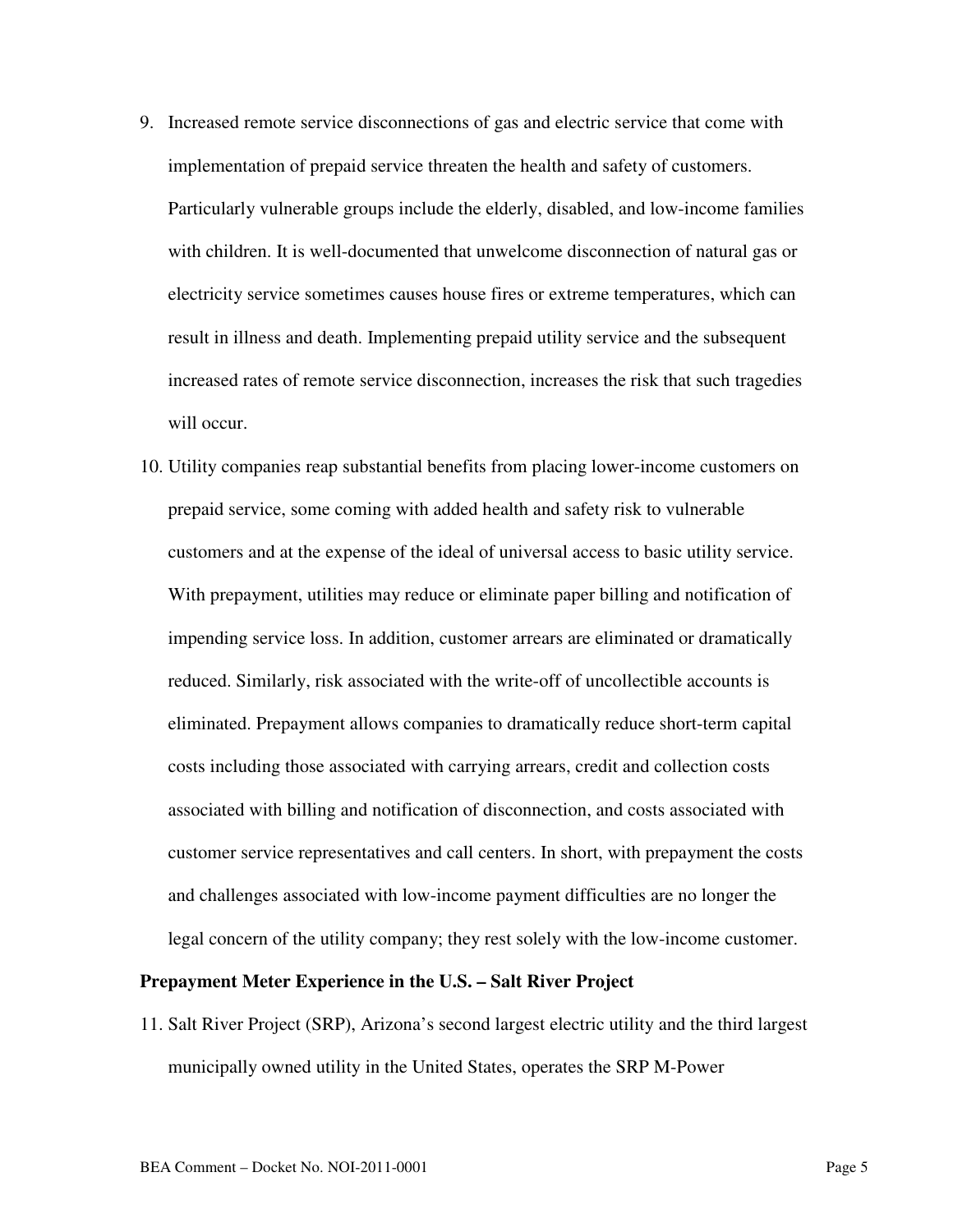prepayment meter program, the largest program of its kind operating in the United States. The program included 100 customers in 1993 but had grown to 20,000 "budget challenged" participants by April 2002. Currently, over 100,000 customers are enrolled in the Salt River Project program.<sup>1</sup>

- 12. Lower-income households make up a vast majority of SRP prepayment program participants. In 2010 the median household income of M-Power customers was  $$17,900.<sup>2</sup>$  Eighty-two percent of program participants had household income of less than \$30,000. SRP does not release data on rates of disconnection among its prepayment customers.<sup>3</sup>
- 13. Despite the high participation in the SRP program among low-income households, participants pay a rate that is higher than traditional, credit-based service. SRP prepayment customers pay a flat rate per kWh which varies seasonally plus a monthly service charge of \$15, which is collected through periodic deductions from the account balance.<sup>4</sup> While summer prepayment and conventional rates and charges are comparable, SPR charges prepayment customers a higher rate during winter months. Thus, assuming consistent consumption levels, prepayment customers – predominantly of lower incomes – pay more than customers using traditional service.<sup>5</sup>
- 14. While there are no late payment fees, SRP prepayment customers must pay a variety of fees and deposits before obtaining service and after service is established. There is an initial \$99 deposit for an in-home display box, as well as a \$28 (plus tax) service

l

<sup>&</sup>lt;sup>1</sup> Electric Power Research Institute, "Paying Upfront: A Review of Salt River Project's M-Power Prepaid Program. (2010), p. 1-4.

 $2^{2}$  For a two-person household, \$17,900 represents about 122% of the HHS Poverty Guideline.

<sup>&</sup>lt;sup>3</sup> Electric Power Research Institute at p. 4-6.

 $4$  Id. at pp. 3-5 – 3-7.

<sup>&</sup>lt;sup>5</sup> Id. at 3-6. Also see, Randazzo, "SRP's Prepaid Electricity Plan Found to Have Higher Rates," Arizona Republic, July 11, 2010.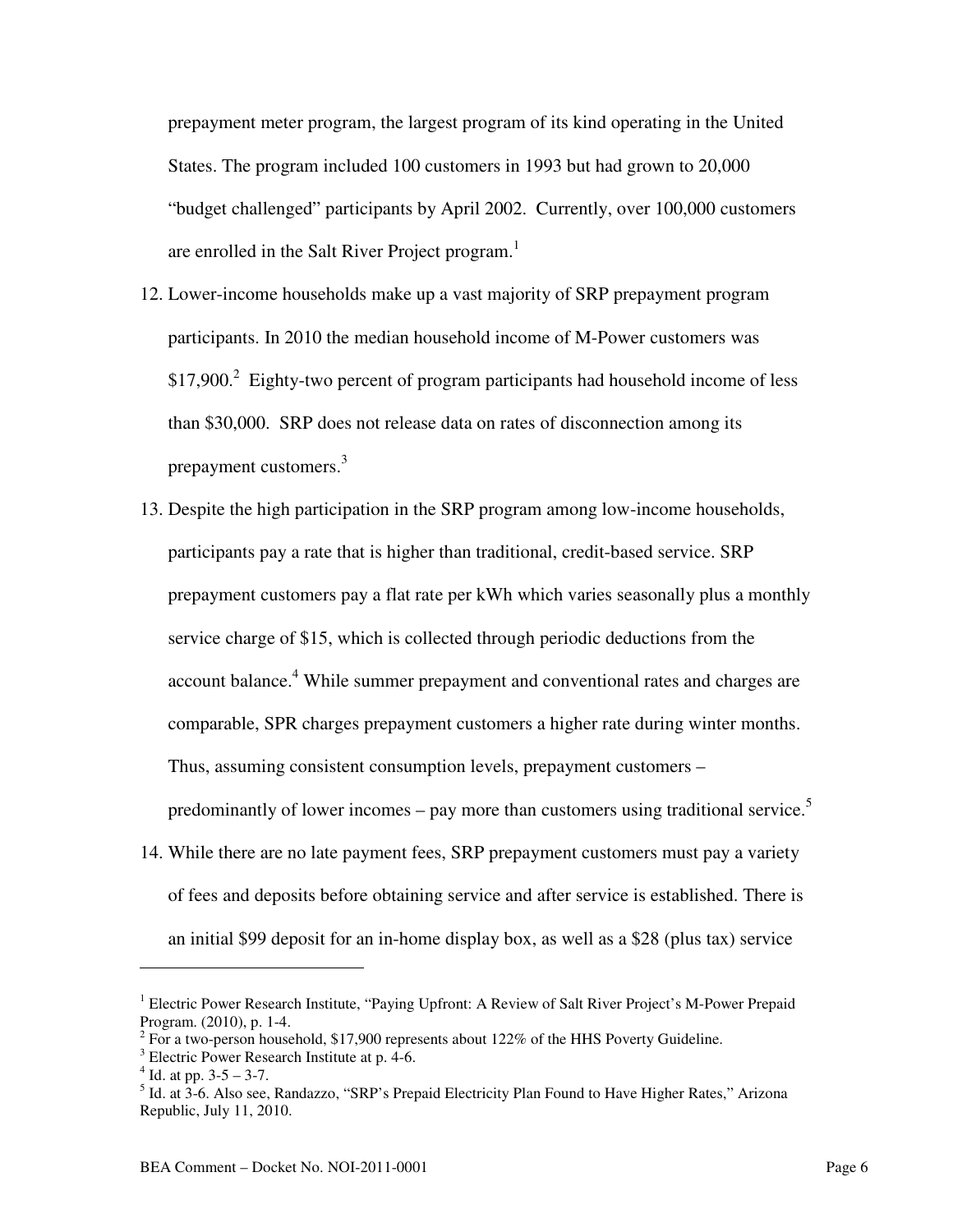establishment fee.<sup>6</sup> There are additional fees if the in-home display needs to be cleaned or replaced. If there is a credit balance remaining when a customer wishes to discontinue service, a \$25 fee is charged to obtain a refund. In addition, there are fees charged to customers to use a remote pay center and for some telephone payment activities. NCLC was unable to obtain information detailing how much on average prepayment customers pay in fees on an annual basis.

- 15. SRP does not release information on the frequency that prepayment customers lose service because they do not have enough cash on hand to "top off" the meter, or because they were unable to get to a remote payment location.
- 16. In studies designed and conducted or commissioned by SRP, prepayment customers generally report a high satisfaction level with the program. However, the same studies show that customers continue to be dissatisfied with aspects of the program, particularly with payment methods. To re-load the meter, customers must travel to a location with a pay center selfservice kiosk. Seventy-one percent of customers surveyed in 2006 said they experienced a problem with an inoperable pay center in the previous year.<sup>7</sup> The longer customers remain in the prepayment program, the more dissatisfied they are with the pay centers. $8$  When looking at overall experience, Salt River Project's credit customers reported a better overall experience (50%) compared to prepayment customers (44%) in 2010.<sup>9</sup>
- 17. NCLC is aware of no SRP customer satisfaction survey that includes questions as to whether customers would prefer the option of paying arrearages through a reasonable payment agreement to taking a service option that entails automatic disconnection as billing credits expire.

 $^8$  Id.

 $\overline{a}$ 

<sup>6</sup> Electric Power Research Institute at 3-5.

<sup>7</sup> Electric Power Research Institute, p. 4-5.

<sup>&</sup>lt;sup>9</sup> Id. at p. 4-3.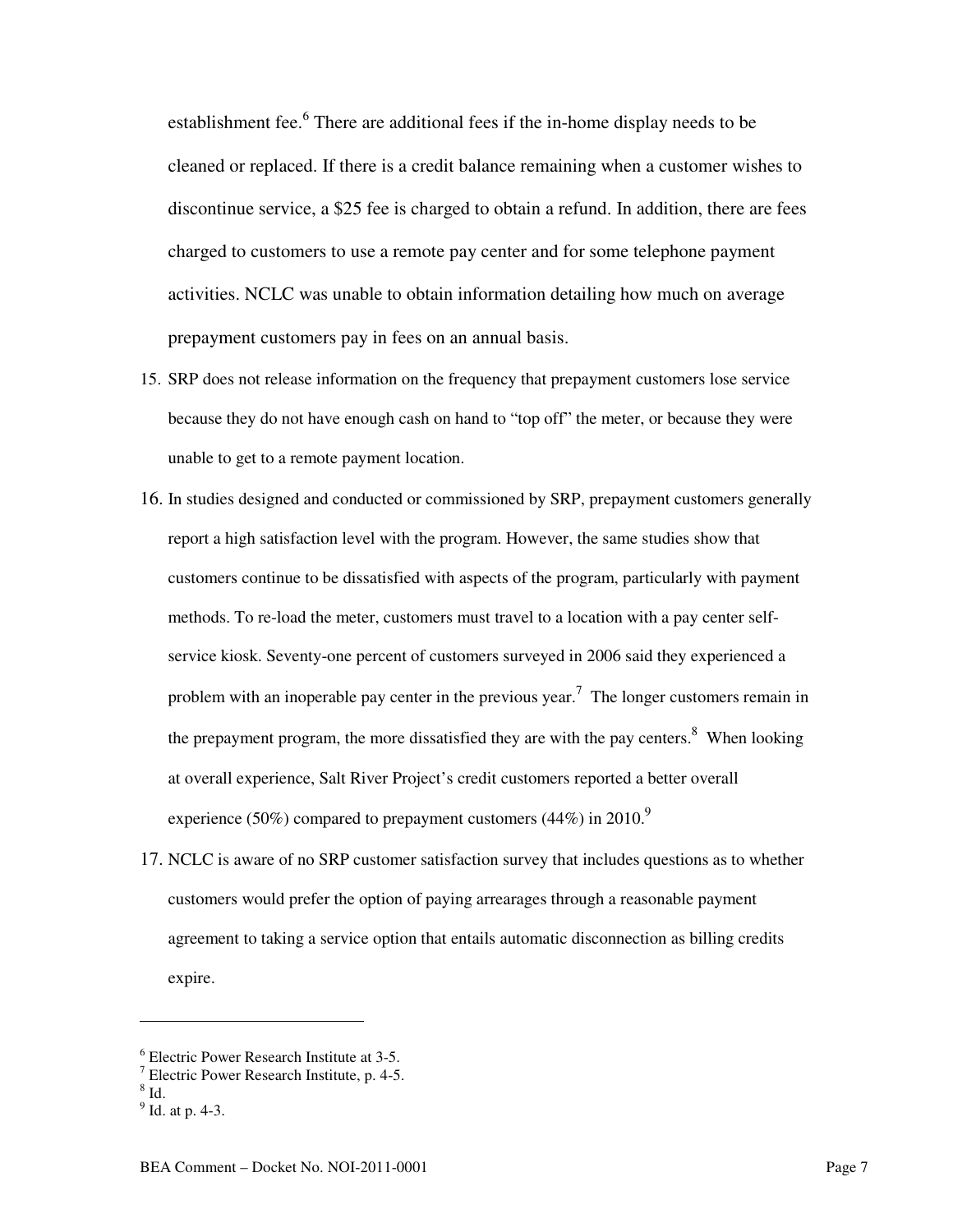## **Prepayment and Texas Retail Electric Provider Fees**

18. In the deregulated Texas retail electricity market, numerous Retail Electric Providers (REPs) offer prepaid electric service. The prices, terms and conditions of these products vary, but many involve the imposition of substantial fees on customers. For prepaid power service provided by Pocket Power, there is a one-time activation fee of \$120, a \$25 processing fee, a \$100 fee if an account is terminated within 6 months of activation, a \$6.95 monthly account management fee, a \$50 - \$100 change-of-plan fee, a \$60 expedite fee, a \$25 insufficient funds fee, a late payment fee equal to 5% of the outstanding balance, a \$25 disconnection fee, and a \$10 reconnection fee.<sup>10</sup> The REP, Smart Prepaid, charges a \$4.95 payment processing fee each time a customer refills a prepaid account balance and a  $$10.00$  disconnection fee.<sup>11</sup>

## **Prepayment Meter Experience in Great Britain**

- 19. Prepayment meters have become commonplace in Great Britain, which began deregulation of its utility industries earlier than the beginning of experiments in the United States. The number of customers using the systems had nearly doubled between 1990 and 1997. Currently, about 6.2 million residential natural gas and electric utility customers in Great Britain use prepayment meters, representing about 13% of all installed residential meters.<sup>12</sup>
- 20. Prepayment meters in Great Britain are concentrated disproportionately in lowerincome households. Sixty percent of electricity and natural gas customers with

 $\overline{a}$ 

<sup>&</sup>lt;sup>10</sup> Pocket Power Terms of Service Statement, p. 2.

<sup>&</sup>lt;sup>11</sup> Smart Prepaid Electric Terms of Service Statement, p. 3.

<sup>&</sup>lt;sup>12</sup> Office of Gas & Electricity Markets, "Domestic Suppliers' Social Obligations: 2010 annual Report,"pp. 21, 22 (June, 2011).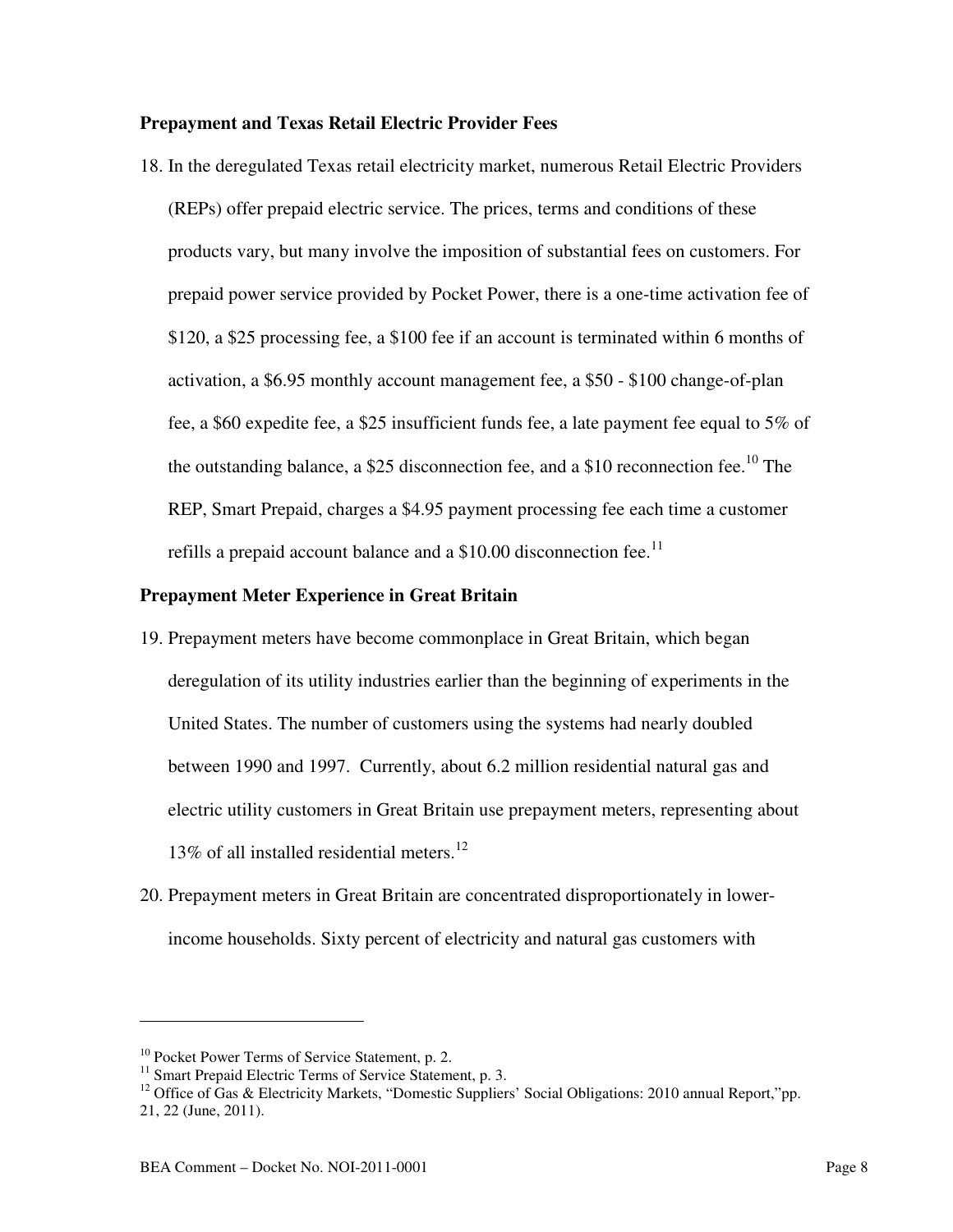prepayment meters in 2010 had annual incomes below £17,500.<sup>13</sup> Further, over half of prepayment meter customers received a means-tested benefit, nearly half had an unemployed head of household, and more than a third had one or more household members with a long-term physical or mental illness or disability.<sup>14</sup>

21. Utilities in Great Britain do not report the number of times service disconnections experienced by customers using prepayment meters or service. However, disconnections for non-payment among credit-based customers are reported to the Office of Gas and Electricity Markets. Not surprisingly, many utility companies have reported a significant decline in the rate of traditional utility-initiated disconnections since the proliferation of prepayment meters in low-income households. However, one study showed that 34% of prepayment meter customers in Great Britain experienced service disconnection at least once during a 12-month period, usually because of a lack of funds.<sup>15</sup> More recently, research indicated that among prepayment customers, 16% had "self-disconnected" at least once over the previous year, 22% had sacrificed other necessities to remain connected to utility service, 45% had cut back on energy usage, and 54% had resorted to use of an "emergency credit" to remain connected to service.<sup>16</sup>

l

<sup>&</sup>lt;sup>13</sup> Mummery, Reilly, Cutting Back, Cutting Down, Cutting Off: Self-disconnection Among Prepayment Meter Users, Consumer Focus, p. 5 (July, 2010).

 $^{14}$  Id.

<sup>&</sup>lt;sup>15</sup> National Right to Fuel Campaign, Competitive Energy Markets and Low-Income Consumers 56, 57 (2001).

<sup>&</sup>lt;sup>16</sup> Mummrey, Reilly, p. 17.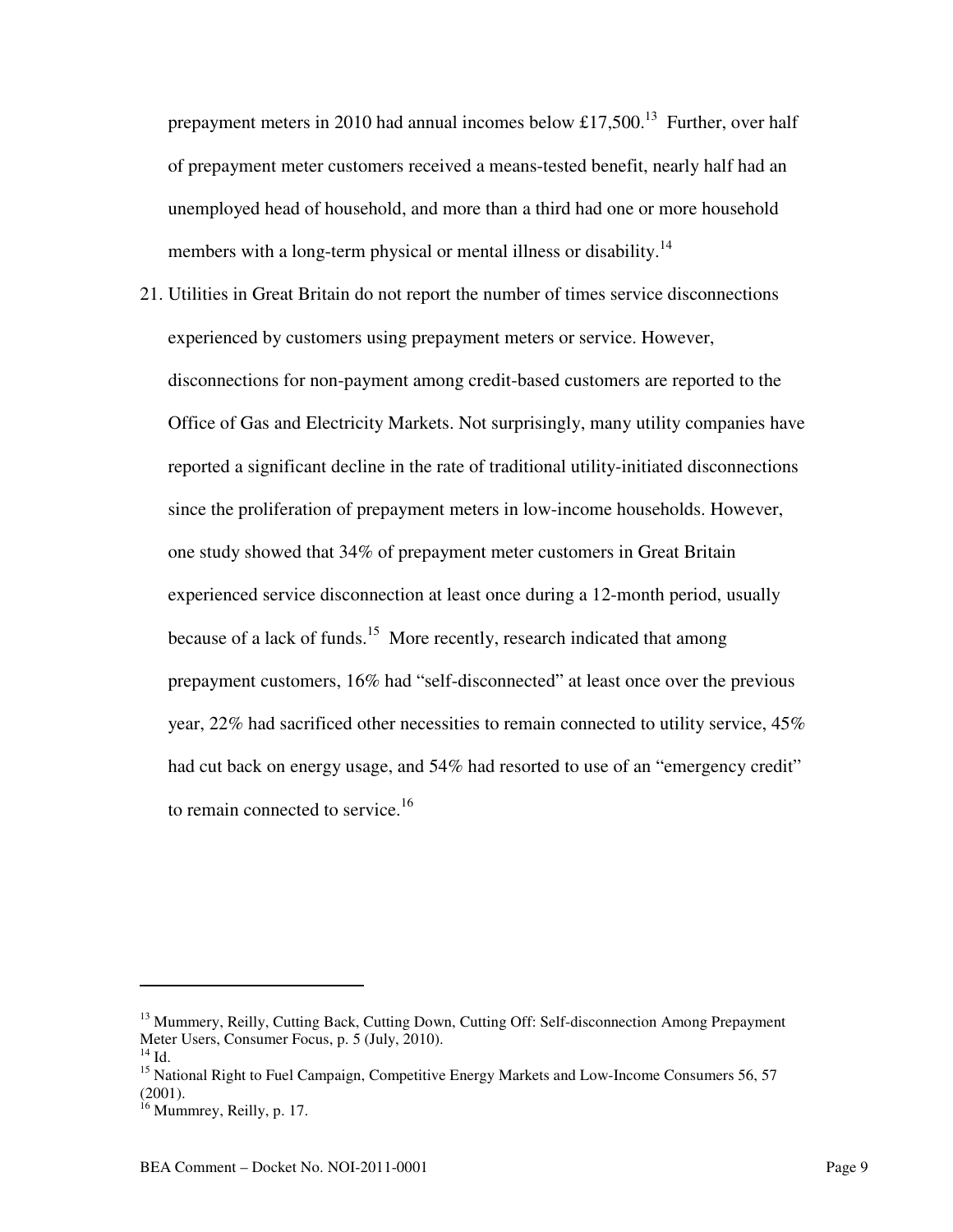# **Reasonable Payment Agreements as an Alternative to Disconnection for Nonpayment**

- 22. Iowa adopted a utility payment agreement protocol that serves as a national model. The Iowa protocol includes three essential components for success: a reasonableness standard that includes the consideration of household's income, ability to pay, and any hardship circumstances; a minimum initial repayment term of at least twelve months; and an opportunity for a customer who has made a good faith effort but has been unable to meet the terms of the initial agreement terms to have a second payment agreement with terms at least as favorable as those of the initial agreement.<sup>17</sup>
- 23. This rule is based on the assumption that most customers are interested in remaining current on their utility bills, but that difficult financial circumstances often lead to payment troubles. The approach allows a customer to retain access to essential utility service without relinquishing consumer protections or living with the fear that paying for other essentials, such as rent or medical care, will result in loss of home energy service.
- 24. The Iowa payment agreement rule reflects a reasonable alternative to disconnection of service. If implemented properly, customers' total payments for both current usage and arrearage payoff will be more affordable than an approach involving a more onerous arrearage payoff term. As such, it must be viewed as an effective arrearage reduction tool. The rule does not make current bills more affordable, but it creates a more tenable situation for customers who have fallen behind and can make a concerted effort to catch up.

l

 $17$  Iowa Admin. Code 199-19.4(10).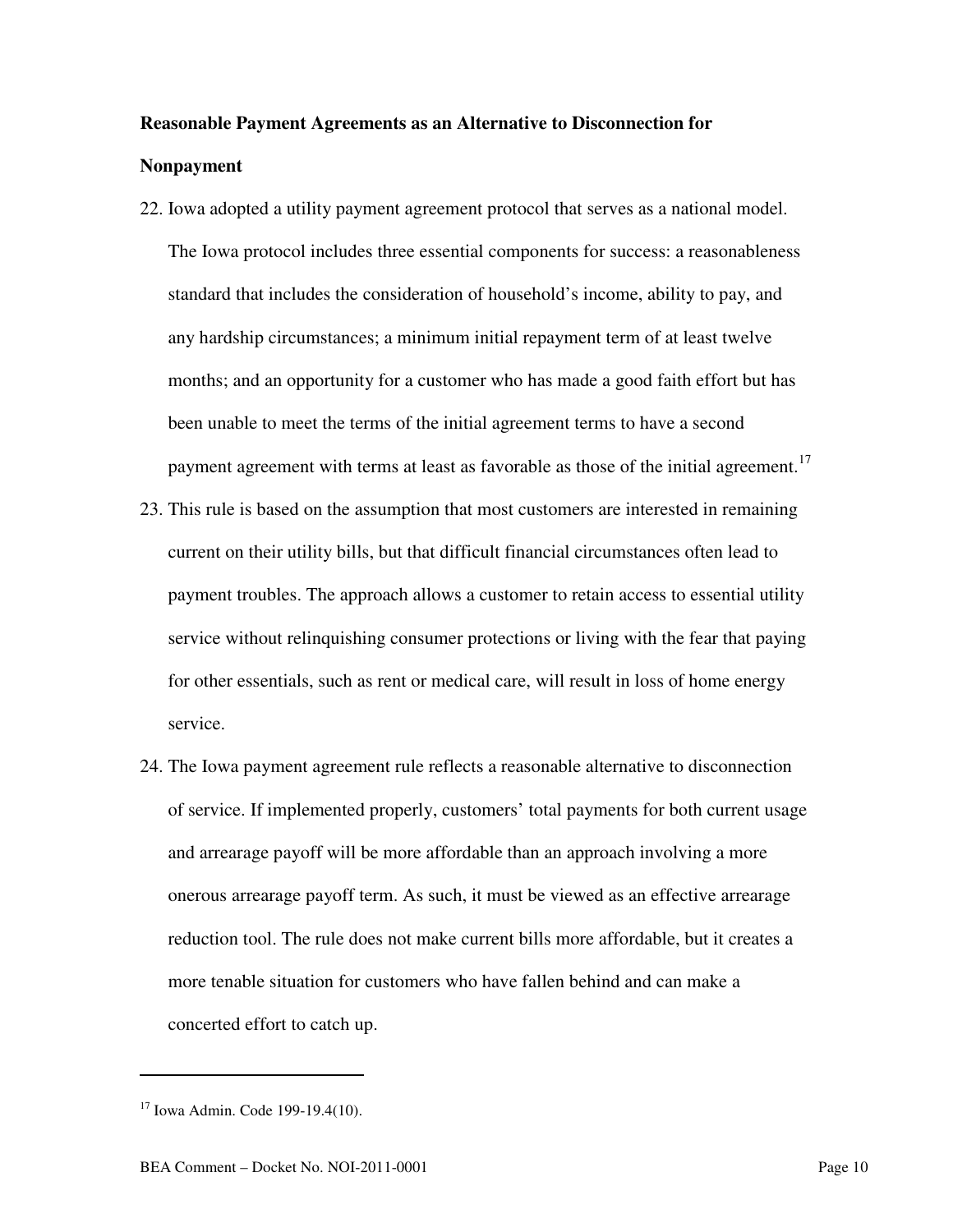- 25. Unless it includes a substantially discounted rate and monthly bill, prepayment does nothing to make the cost of utility service more affordable for low-income customers. Rather, it is punitive in nature in that it requires low-income customers to make utility payments before other necessities or accept the health and safety risks attendant with loss of service.
- 26. BEA notes that there exists no public evidence that the Iowa payment agreement protocol is being implemented by all electric and natural gas utilities in the state. We therefore urge the Board to reject any proposal to implement prepaid utility service and order each jurisdictional utility to produce a full record of activities and experience with respect to payment agreements. At a minimum, this record should include the following data points reported monthly and separately for general residential and energy assistance customers:
	- a. Number of new payment agreements offered
	- b. Dollar value of initial agreements
	- c. Number of initial agreements successfully completed
	- d. Number of failed initial agreements
	- e. Terms of new agreements
	- f. Number of second payment agreements offered
	- g. Dollar value of second agreements
	- h. Terms of second agreement along with terms of initial agreement
	- i. Number of second agreements successfully completed
	- j. Number of failed second agreements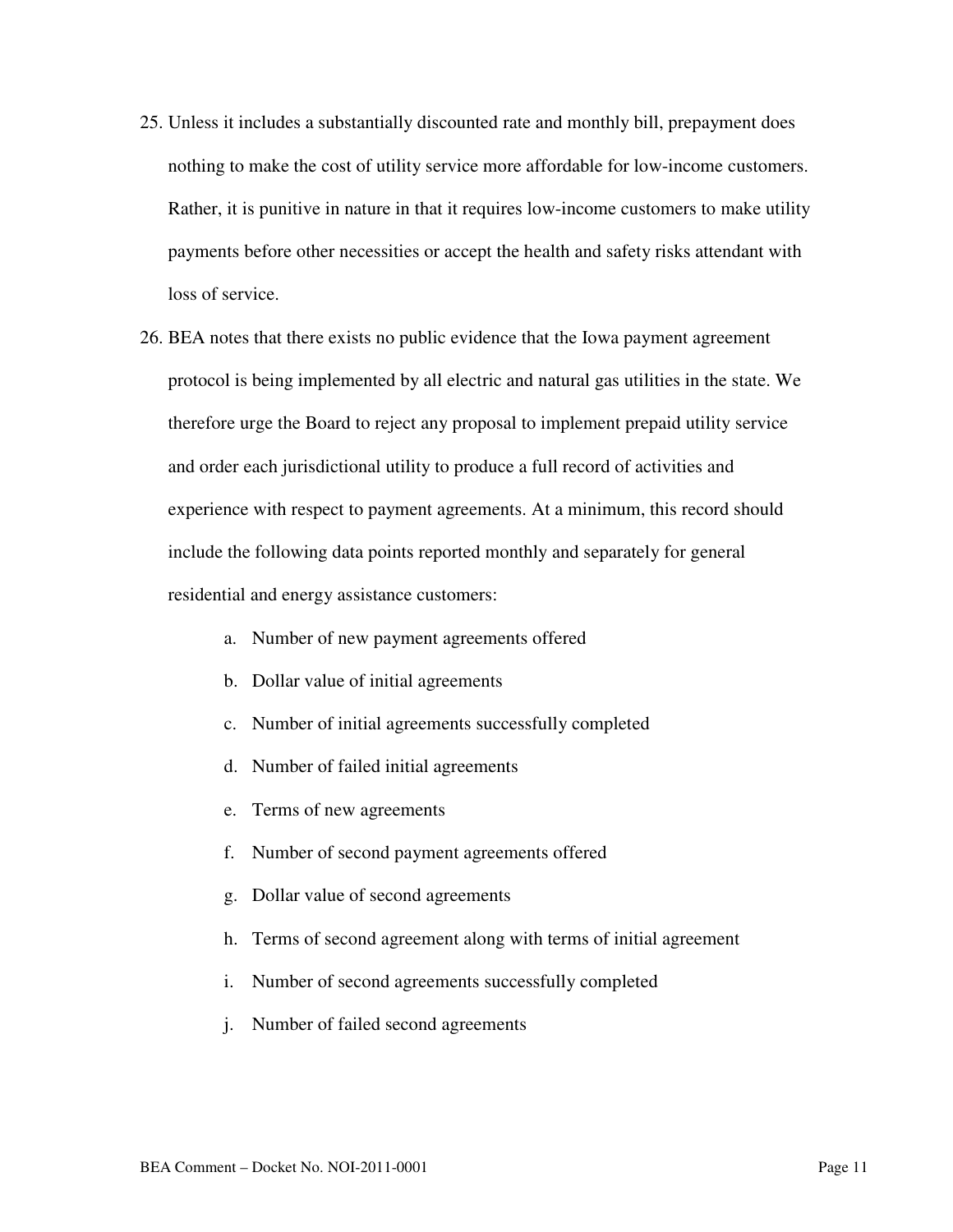### **Summary and Recommendations**

In the U.S., prepaid utility service is concentrated in states and utility service territories with relatively weak consumer protections and payment assistance programming.

• New proposals by regulated utilities come with petitions to bypass existing consumer protections pertaining to service disconnections, disconnection timelines, and disconnection notification.

Since prepaid service entails disconnection of service as soon as billing credits are exhausted, utilities lose the existing incentives to negotiate reasonable payment agreements.

• Low-income prepayment customers face continual threat of service disruption and health and safety consequences.

Utility Companies stand to benefit through implementation of prepayment by reducing short term capital and credit and collection costs.

• Experience with prepayment in the U.S. and Great Britain demonstrates that the service is marketed to and concentrated among lower-income households, that prepayment rates are sometimes higher than those of traditional service, and that a range of fees and deposits accompany prepayment service offerings.

• Implementation of Iowa's reasonable payment agreement rules should be documented by the state's electric and natural gas utility companies.

• The entirety of Iowa's regulatory consumer protection structure should be preserved, and any calls to undermine or weaken that structure should be rejected.